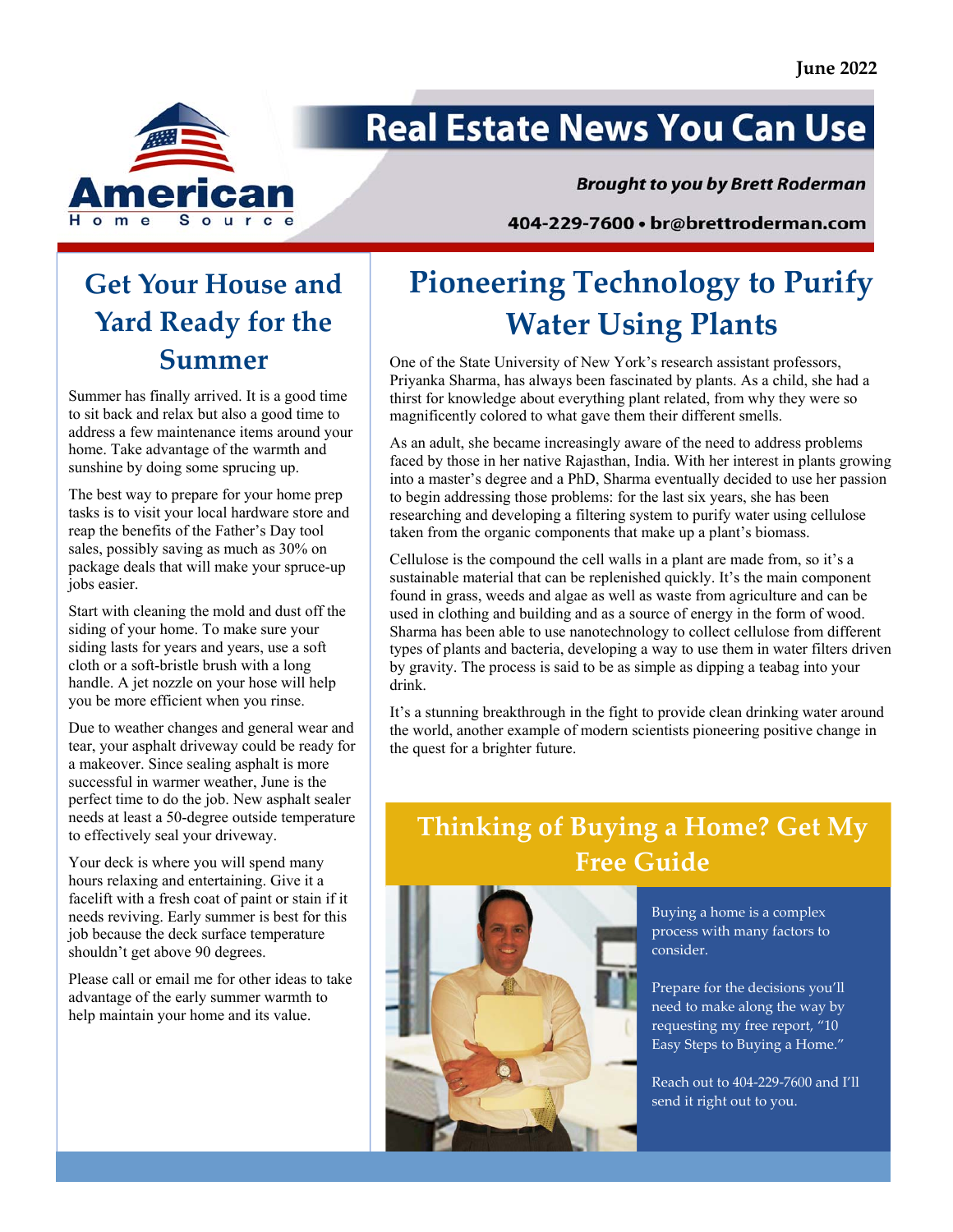

## **Enjoy Dining Al Fresco with These 5 Tips**

Spending time out in the open is one of the joys of the warmer months of the year, and one of the enjoyable hallmarks of summer is being able to eat outdoors, al fresco. If you're planning to prepare delicious meals to enjoy in the afternoon sun or on a warm evening breeze, here are five tips for al fresco dining.

**Have a dedicated outdoor dining area ready.** Knowing that you already have a perfect spot set up eliminates any stress of working out where the best place is to eat outdoors, so you can make the decision to eat outside on the spot rather than having to preplan.

**Have rocks or paperweights handy.** Even on a beautiful mild day, the odd gust can cause unexpected havoc. Keeping paperweights nearby means you can enjoy your meal without worrying about chasing it down the garden.

**Don't stress too much about pristine cleanliness (within reason).** Part of the fun of al fresco dining is being able to take in the elements of nature you won't find indoors. There may be the odd bug or flying leaf, but as long as your outdoor dining area is relatively clean, don't put too much energy into making it pristine.

**Embrace the weather!** Eating outdoors should be exciting, and the weather can inform what you serve for dinner. If there's a chilly breeze, a hot bowl of soup is the perfect companion. Likewise, if it's swelteringly hot outside, a cold salad and cool lemonade will go down like a treat.

**Be adventurous!** Convenience is best left in the dining room. Eating outdoors may come with a few challenges, but if you're open-minded, it'll make the experience even more fun.

### *What Is a Buyer Agency Agreement?*

When a buyer and an agent enter into an agreement for the agent to represent the buyer in the purchase of a home, that agreement is called a buyer agency agreement.

The buyer has no obligation to continue working with the agent if the agent is not performing per the agreement. It is important for the buyer to make sure the right conditions are outlined in the agreement. A buyer agency agreement usually spells out the duties the agent has towards the buyer in finding and closing on a home. The buyer can participate in negotiating the terms of the agreement.

Buyer agency agreements have typical term lengths of 90 days but can be negotiated for any length. A buyer can specify the kind of property being sought so the agent keeps on track during their search. The terms of the agent responsibilities should also include negotiating on behalf of the buyer and making sure the sales transaction successfully closes.

### **Thank you for your referrals!**

refer me to your friends, neighbors and loved ones. Itʹs the best kind of feedback I can receive.

So thanks for continuing to pass

### **Banana Muffins**

Swap out the all-purpose flour for glutenfree flour for an easy gluten-free muffin mix!

Serves 12 muffins

3-4 very ripe bananas 1/2 cup butter, softened 2 eggs 2 tablespoons milk 1/2 cup brown sugar 1 teaspoon vanilla extract 2 cups all-purpose flour 1/4 teaspoon salt 1 teaspoon baking powder 1 teaspoon baking soda 1/2 cup chocolate chips (optional)

Preheat oven to 350°F. Line 12 standardsize muffin cups with paper liners. In large bowl, mash bananas. Add butter, eggs, milk, sugar and vanilla extract. Whisk together to combine. Stir in flour, salt, baking powder, baking soda and chocolate chips until evenly mixed. Evenly divide batter into prepared muffin cups and bake for 20-22 minutes or until cooked through.

Serve.

Instead of chocolate chips, you could try walnuts, pecans, hazelnuts, dried cranberries, raisins or apricots.

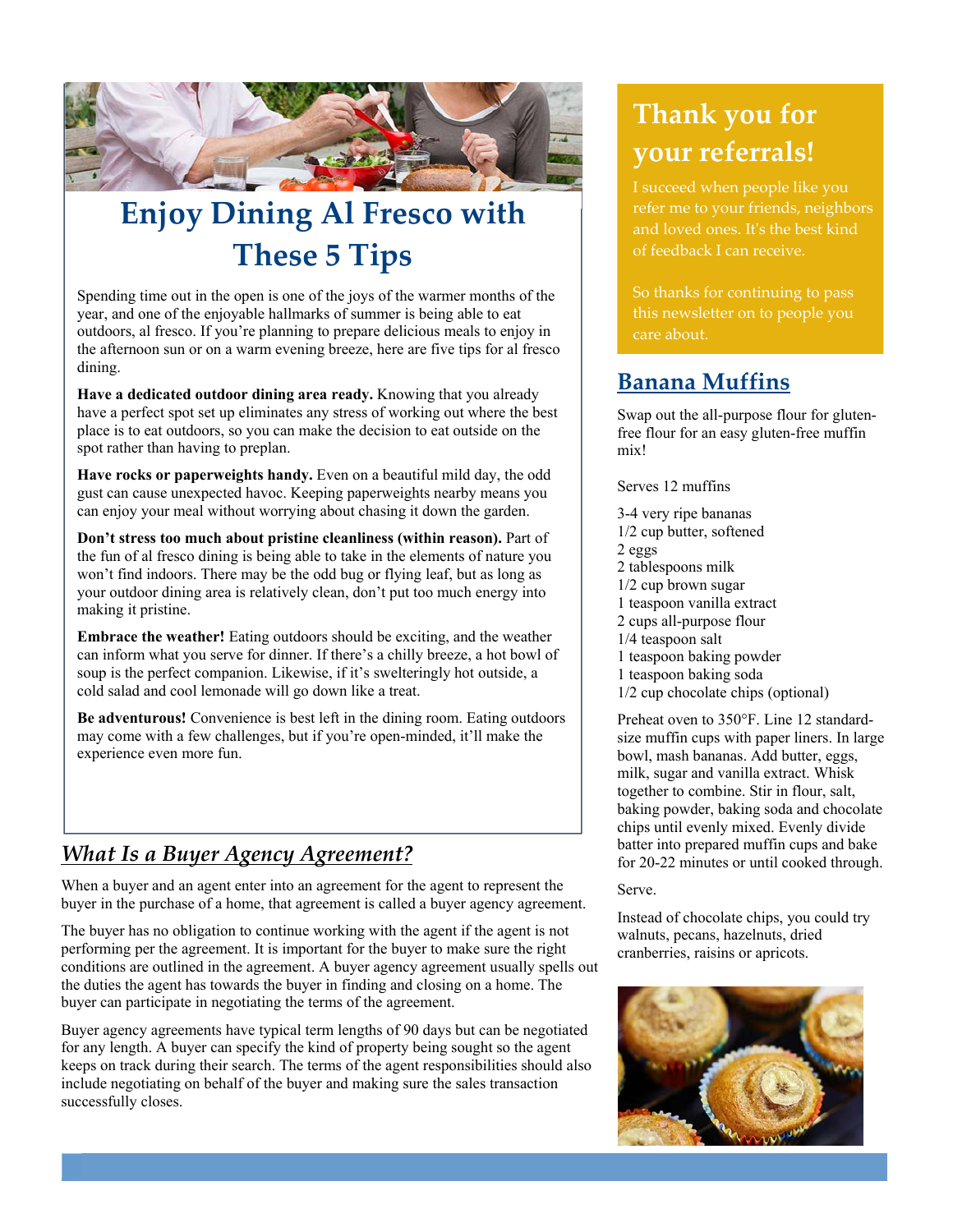### **Closing on a Home? Avoid These 5 Common Mistakes**

If you can properly prepare yourself ahead of time for closing on your home, you won't be so overwhelmed with the process. Watch out for these typical missteps in your preparation.

1. All contracts and agreements are legal documents, so take the time to carefully review them prior to signing. Any email or document that you receive from your agent, lender or title officer demands your attention prior to moving forward. Don't fall prey to just scanning materials that require electronic signatures.

2. Pay full attention to what the sellers have stated on their property disclosures. Look for ambiguities and vague responses and investigate any concerns prior to closing. The same care should be part of your thought process when reviewing the title report.

3. A simple but costly mistake is having your name appear in conflicting versions on different documents. Many signatures require notarization, so be sure your driver's license matches your name on your paperwork. The lender and title officer must be in sync on your legal name, or delays will result from having to have documents redrawn.

4. It is important to have your closing funds ready to wire to the title company upon request. If you don't allow enough time for the transfer to take place, you won't be closing on time. If you are planning on handing over your funds drawn on a cashier's check, it is a good idea to see if the closing agent will accept a cashier's check. Many do not.

5. Constant communication with your agent, lender and title rep about any financial or life changes will help avoid last-minute modifications in your loan documents and any needed adjustments on other closing paperwork.

Call me anytime with questions regarding your closing so we can avoid any possible delays.



*Quick Quiz*

For an answer, email me at br@brettroderman.com or call 404‐229‐7600.

### **Worth Reading**



#### **This to That**  *thistothat.com*

This to That is a quirky and unique corner of the internet. It's possibly the first and only website dedicated to honoring glue, whether it's gluebased trivia (did you know that stamps in Israel use kosher adhesive because you lick them?), news stories involving glue, or a guide to which type of glue works best for different materials. One look, and you'll want to stick around for more. More: https://tinyurl.com/worth0622a



#### **10 Best Refillable Everyday Items to Help Reduce Plastic Waste**  Emma Stessman *Today*

If you're looking to do your bit to help reduce plastic pollution, this is a handy list of everyday products that can be refilled and reused, cutting down on your monthly waste output. From mouthwash to shampoo, sunscreen and detergent, the list also contains reviews of each product to help you make your choice. More: https://tinyurl.com/worth0622c

This newsletter and any information contained herein are intended for general informational purposes only and should not be construed as legal, financial or medical advice. The publisher takes great efforts to ensure the accuracy of information contained in this newsletter. However, we will not be responsible at any time for any errors or omissions or any damages, howsoever caused, that result from its use. Seek competent professional advice and/or legal counsel with respect to any matter discussed or published in this newsletter. This newsletter is not intended to solicit properties currently for sale.